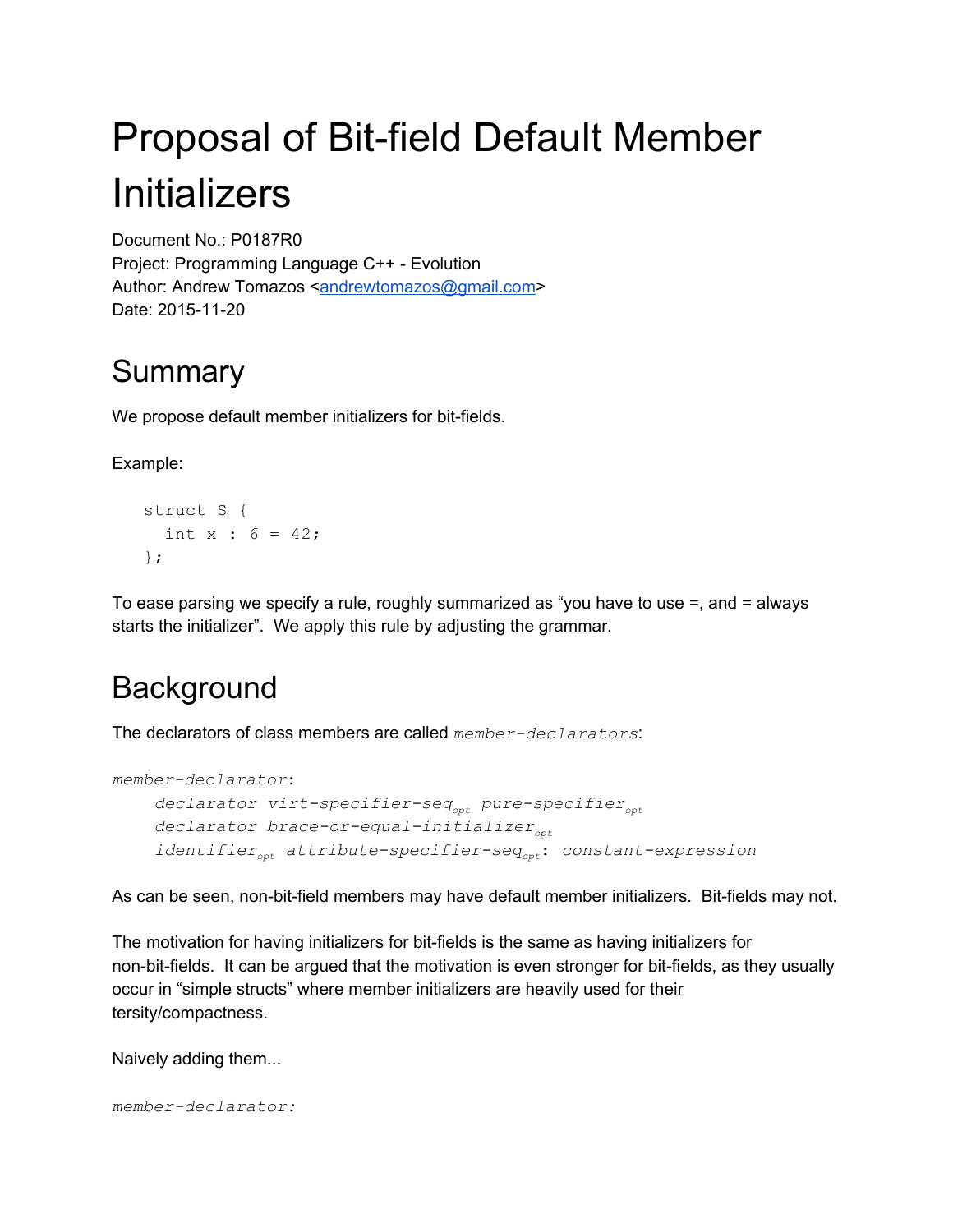```
declarator virt-specifier-seqopt pure-specifier<sub>opt</sub>
declarator brace-or-equal-initializer<sub>opt</sub>
identifier<sub>opt</sub> attribute-specifier-seq<sub>opt</sub>: constant-expression \
  brace-or-equal-initializer<sub>opt</sub>
```
...creates parsing difficulties and parsing ambiguities. In particular, if a *constant-expression* is immediately followed by an optional *brace-or-equal-initializer*, it can be unclear if a non-nested = or  $\{$  is the first token of the initializer or a continuation of the *constant-expression*, and in some of those cases this remains ambiguous even with infinite lookahead.

For example:

```
struct S {
 int y : true ? 1 : a = 42; // Is 42 a default member initializer
                            // or the rhs of an assignment?
 int x : 1 || new int { 43 }; // Is 43 a default member initializer
                              // or part of the new expression?
};
```
### Proposal

We propose to resolve these ambiguities by effectively adding a couple of special parsing rules that serves to both (a) resolve potential ambiguities; and (b) make it easy to parse.

#### **Roughly, the first proposed rule is that, in a bitfield declarator, the first nonnested = token terminates parsing of the** *constantexpression***.**

Consequences: A bitfield width may not contain a non-nested  $=$  token. A non-nested  $=$  token after the : token in a bitfield declarator unambiguously commences the initializer in a well-formed program.

Rationale: It would be a very strange *constant-expression* that uses an overloaded assignment operator. In such bizarre cases, it remains possible to wrap the bitfield width in parenthesis to get it to parse as intended.

#### **Roughly, the second proposed rule is that, in a bitfield declarator, a { token does not start parsing of the** *brace-or-equal-initializer***.**

Consequences: The initializer of a bitfield must start with an = token. That is, it must use the copy-initialization or copy-list-initialization form, and may not use the direct-initialization or direct-list-initialization form. Informally the rule is "you have to use the equals" in a bitfield default member initializer.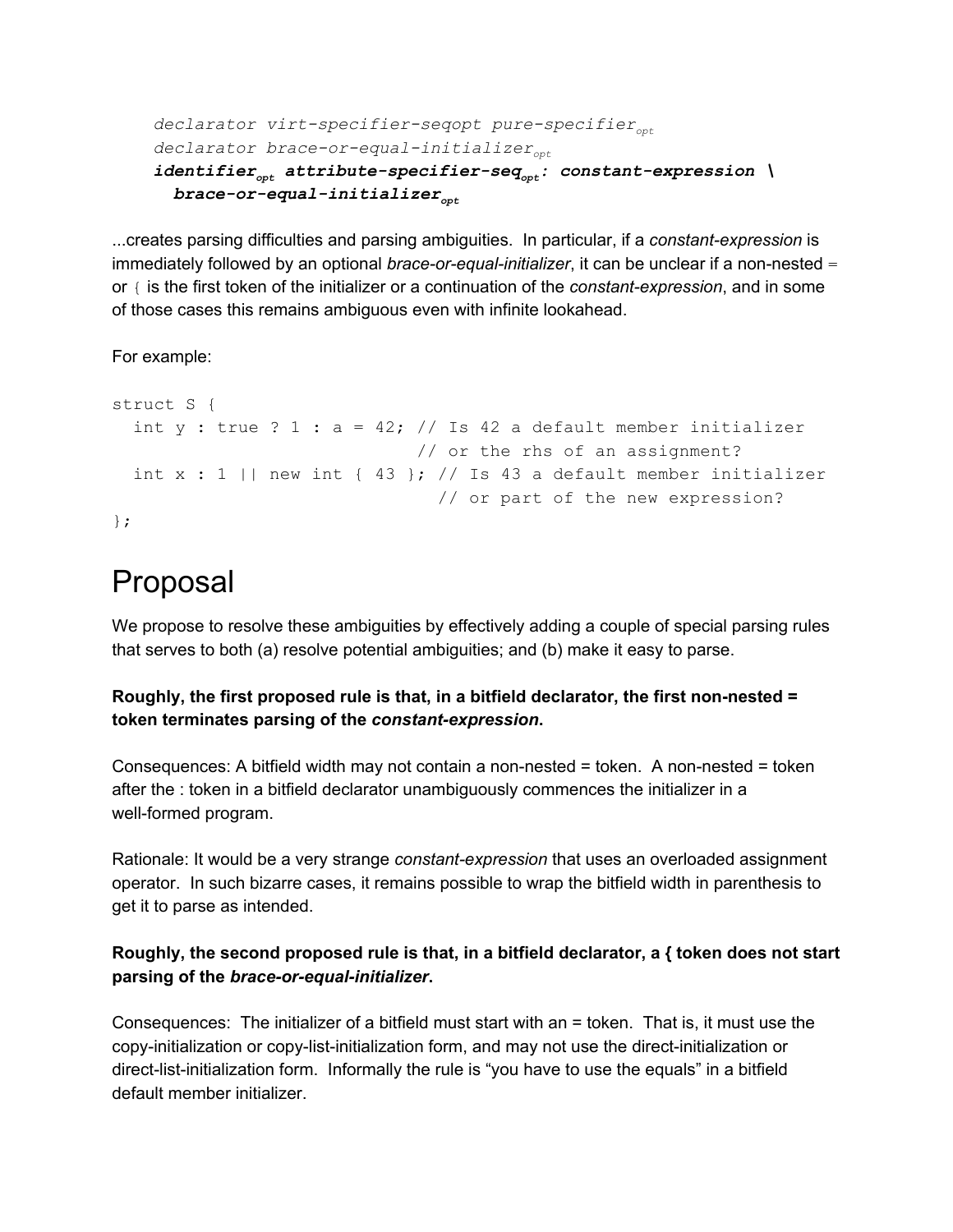Rationale:

- 1. For a bit-field, there is no difference in effect between copy-initialization and direct-initialization (likewise no difference between copy-list-initialization and direct-list-initialization). Therefore a would-be use of the direct forms can be replaced with the copy forms, without semantic difference.
- 2. Leaving it ambiguous lead to complaints about implementation difficulty.
- 3. Non-nested braces are useful in constant expressions. For example:

enum E {  $k = 4$ ; }; struct  $X \{ \text{int n} : \text{int} \{E::k\}; \}$ ;

Weighing these three points we decided to propose that the brace be given to the constant expression.

We apply these two rules by adjusting the grammar, reducing the would-be *constant-expression* to not allow non-nested = syntactically, and reducing the would-be *brace-or-equal-initializer* to = *initializer*.

## Wording

#### Add to grammar and member-declarator:

```
memberdeclarator:
    declarator virt-specifier-seq<sub>opt</sub> pure-specifier<sub>opt</sub>
    declarator brace-or-equal-initializer<sub>opt</sub>
    identifier<sub>opt</sub> attribute-specifier-seq<sub>opt</sub>: \
       noassignconditionalexpression
    identifier attribute-specificer)noassignconditionalexpression = initializer
```

```
noassignconditionalexpression :
   logicalorexpression
   logical-or-expression ? noassign-conditional-expression : \
  noassignconditionalexpression
```
**Modify [class.bit]:**

A *member-declarator* of one of the forms:

```
identifier<sub>opt</sub> attribute-specifier-seq<sub>opt</sub>: \
```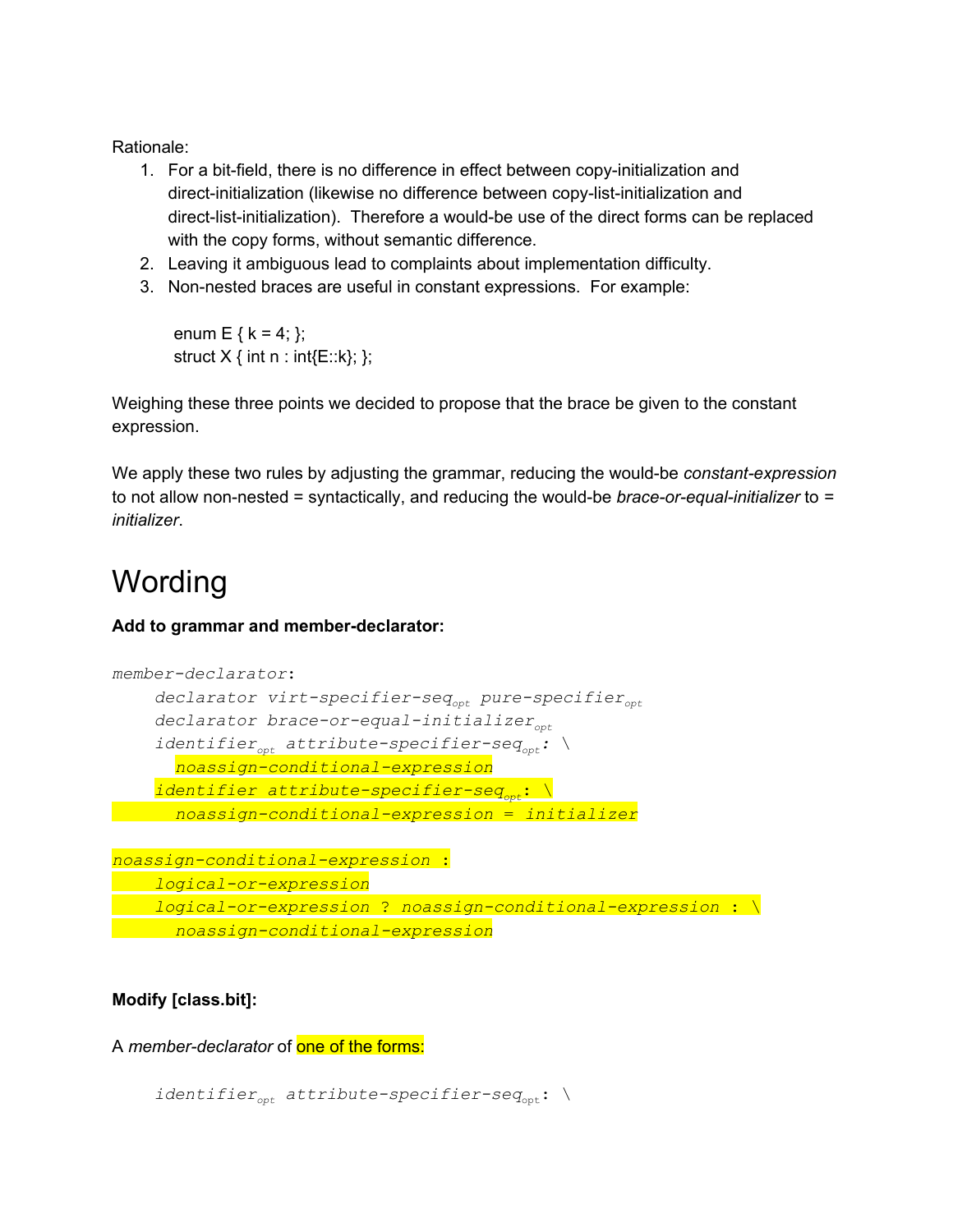#### *noassignconditionalexpression identifier attribute-specifier-seq*<sub>opt</sub>: \ *noassignconditionalexpression* = *initializer*

specifies a bit-field; its length is set off from the bit-field name by a colon. If an = *initializer* is present, it is treated as a *brace-or-equal-initializer* of this data member ([class.mem]/4). The optional *attribute-specifier-seq* appertains to the entity being declared. The bit-field attribute is not part of the type of the class member. The *noassign-conditional-expression* shall be an integral constant expression with a value greater than or equal to zero.

#### **Add new paragraph to [class.bit]:**

A noassign-conditional-expression is equivalent, by definition, to a conditional-expression that consists of the same sequence of tokens.

#### **Add new section [diff.cpp14.class]:**

**Change:** Change bit-field widths to be *noassign-conditional-expressions*. **Rationale:** To enable bit-field default member initializers. **Effect on original feature**: Valid C++ 2014 code may fail to compile or change meaning in this International Standard:

```
int a;
 struct S {
   int b : true ? 2 : a = 1;
  \frac{1}{\sqrt{2}} before: bit-field width of 2, not initialized
\frac{1}{10} after: bit-field width of 2, initialized with the value 1.
};
```
### **References**

CWG ISSUE 1341 Thread starting [c++std-core-28391] "another observation on core issue 1341" CWG Kona 2015 discussion about same